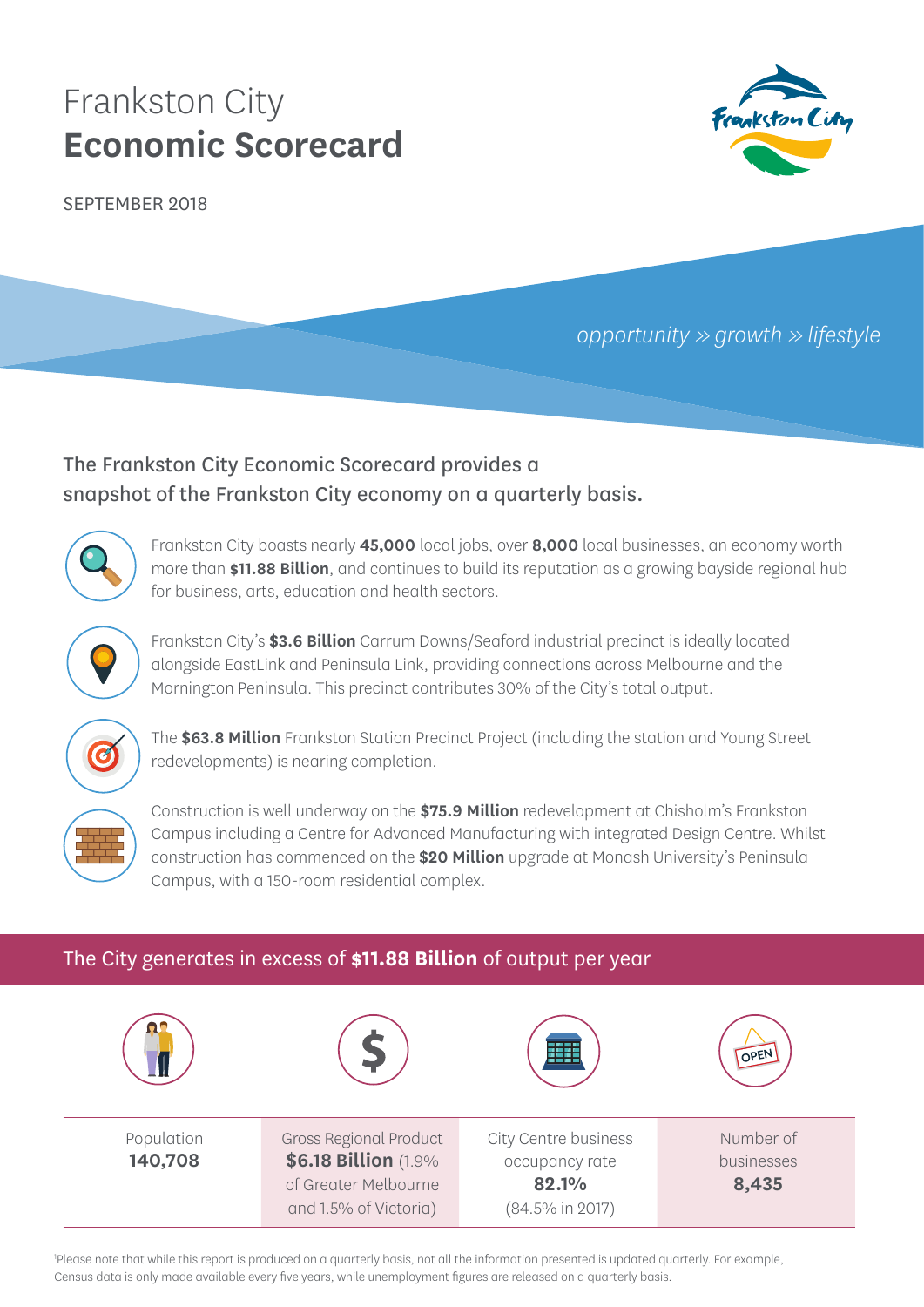### **Top 6 Industries** Output value **\$7.9** Billion



Construction **\$2.24 Billion**

Manufacturing **\$2.02 Billion**



Rental, Hiring & Real Estate Services **\$1.45 Billion**



 $\bullet$ i d

> Retail Trade **\$620 Million**

Health Care & Social Assistance **\$1.06 Billion**



Professional, Scientific & Technical Services **\$520 Million**



#### **Total number** of jobs **44,934**



Frankston City has **0.31** jobs per resident (up from 0.29 in 2011)



**20,517** (46%) of individuals working in Frankston City also reside in the City



**57.7%** of businesses intend to employ more staff in the next 12-24 months



**9,180** (20.4%) Health Care & Social Assistance

**5,894** (13.1%) Retail Trade

**5,483** (12.2%) Construction





Education & Training

**4,195** (9.3%)



**3,318** (7.4%)

**2,991** (6.7%) Accommodation & Food Services

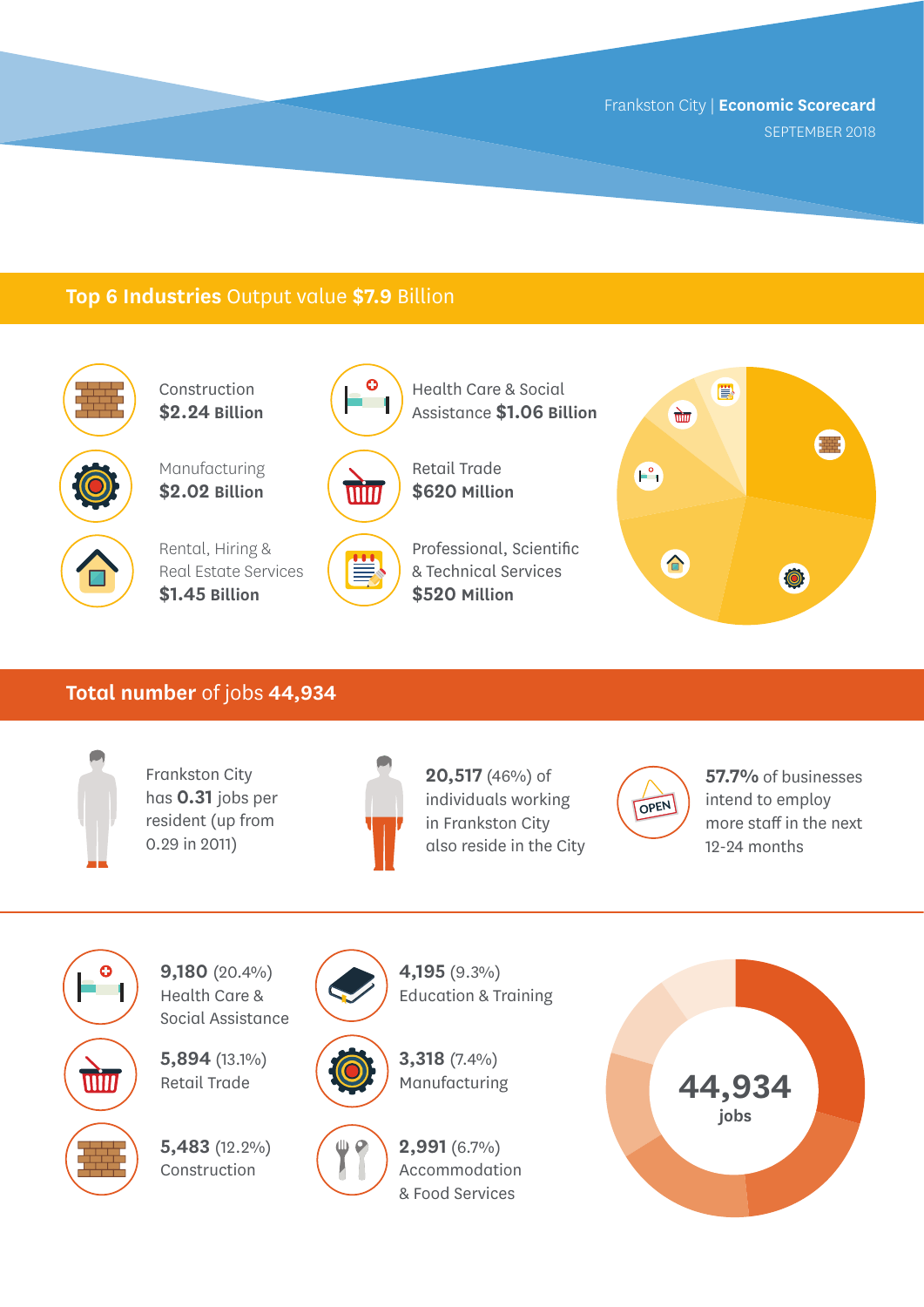## **Hours** worked and Qualifications





**18 Degree Courses**  are now offered on campus in Frankston City

| <b>Qualifications of Residents</b> | <b>Frankston City</b> |               | <b>Greater Melbourne</b> |
|------------------------------------|-----------------------|---------------|--------------------------|
|                                    | Number                | $\frac{0}{0}$ | $\frac{0}{0}$            |
| Bachelor or Higher Degree          | 15.854                | 14.5          | 27.5                     |
| Advanced Diploma and Diploma       | 11.151                | 10.9          | 9.5                      |
| Vocational                         | 25,716                | 23.6          | 15.3                     |
| No Qualifications                  | 44,966                | 41.2          | 38.6                     |
| Not Stated                         | 11,428                | 10.5          | 9.2                      |

## **Unemployment** Rate





**7% Unemployment rate**  (March 2018)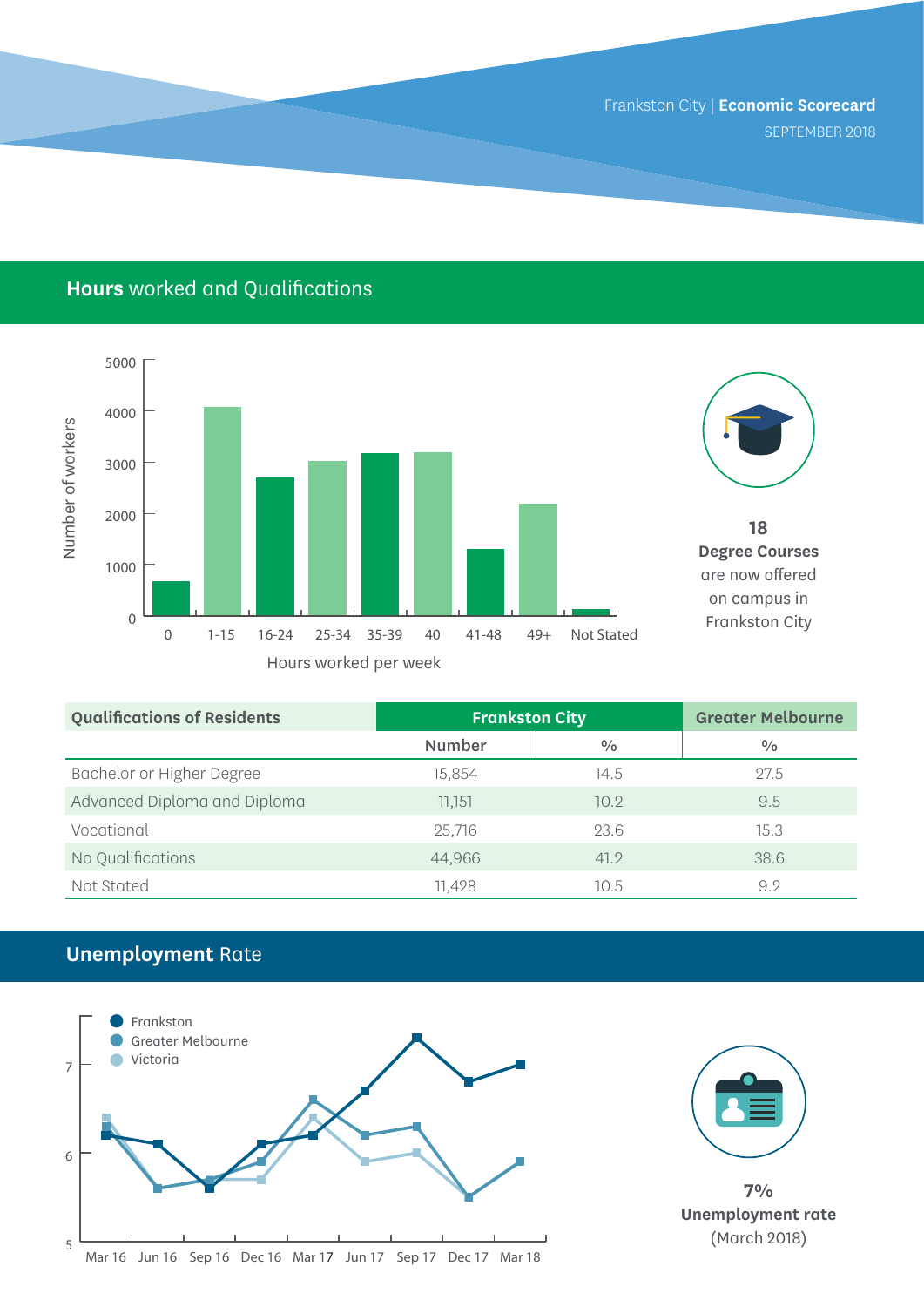## **Major Investments** (under construction or recently completed)

| Chisholm Institute Frankston Campus Redevelopment |              | \$75.9 Million 676 jobs created |
|---------------------------------------------------|--------------|---------------------------------|
| Frankston Private Hospital                        | \$40 Million | 407 jobs created                |
| Monash University                                 | \$20 Million | 142 jobs created                |
| Frankston Station Redevelopment                   |              | \$63.8 Million 231 jobs created |
| Mixed use Retail/Apartments (38 Playne Street)    | \$5 Million  | 18 jobs created                 |
| Mixed use Retail/Apartments (Clyde Street)        | \$3 Million  | <b>11</b> jobs created          |



**98%** of businesses in Frankston City employ less than 20 people

## **Building Permits Issued** (July–August 2018)

| Type                    | <b>No of Permits</b> | <b>Value of Permits</b> |
|-------------------------|----------------------|-------------------------|
| Commercial              | 10                   | \$3,117,790             |
| Domestic                | 196                  | \$25,222,475            |
| Hospital/Healthcare     | 1                    | \$15,000                |
| <b>Public Buildings</b> | 9                    | \$62,372,933            |
| Residential             | $\overline{4}$       | \$32,860,227            |
| Retail                  | 9                    | \$1,282,107             |
| <b>TOTAL</b>            | 229                  | \$124,870,532           |

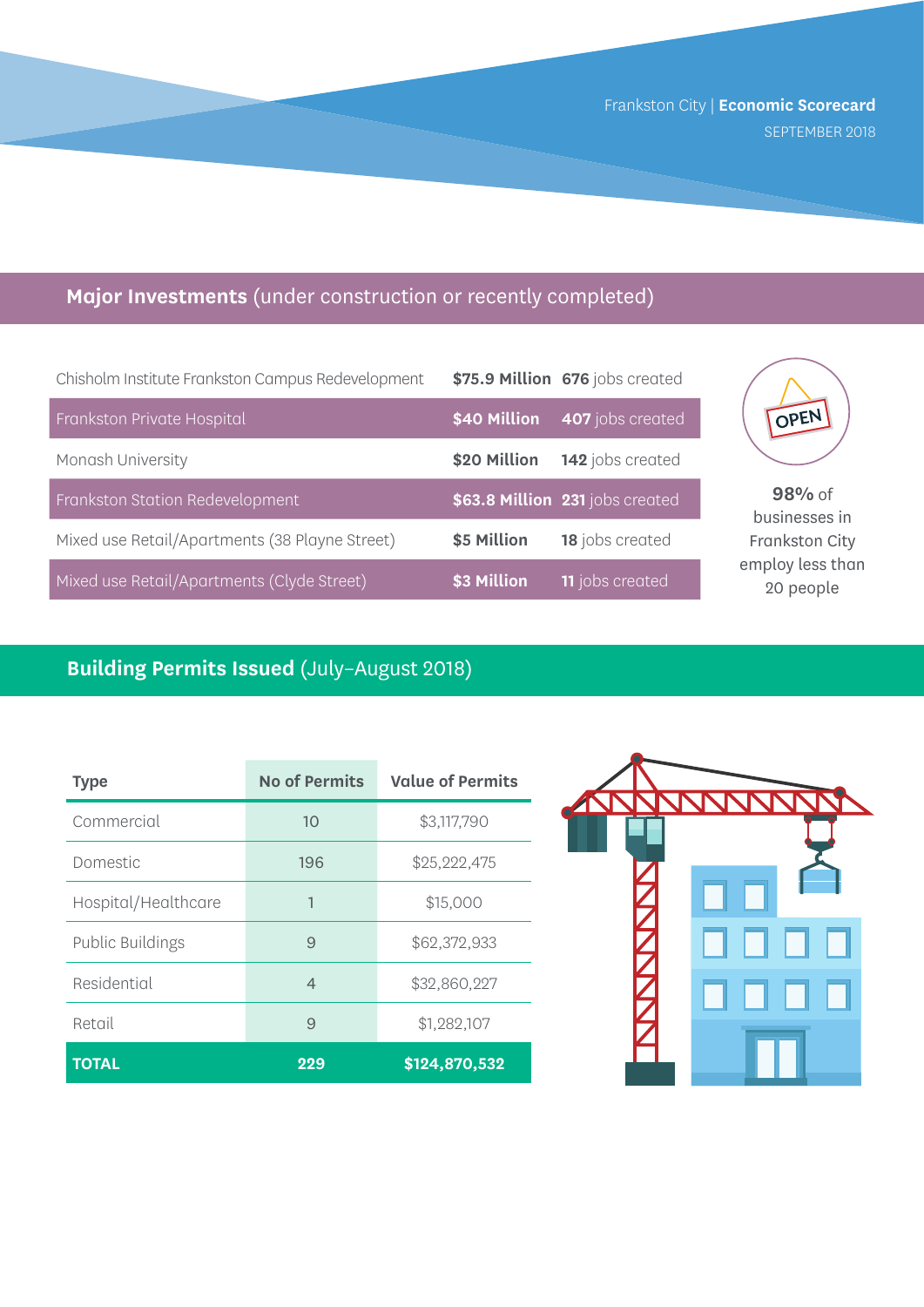#### **Tourism**



**Tourism Event Attraction Program 2018–2019**

Five events scheduled

**83,000** attendees expected

Cost per attendee **\$0.49**

Estimated projected economic benefit **\$5.8 Million**



**135** Subscribers to 'Frankston Enjoy Every Moment' eNewsletter



New Resident Morning Tea **20** people attend per session



Number of volunteers **30**